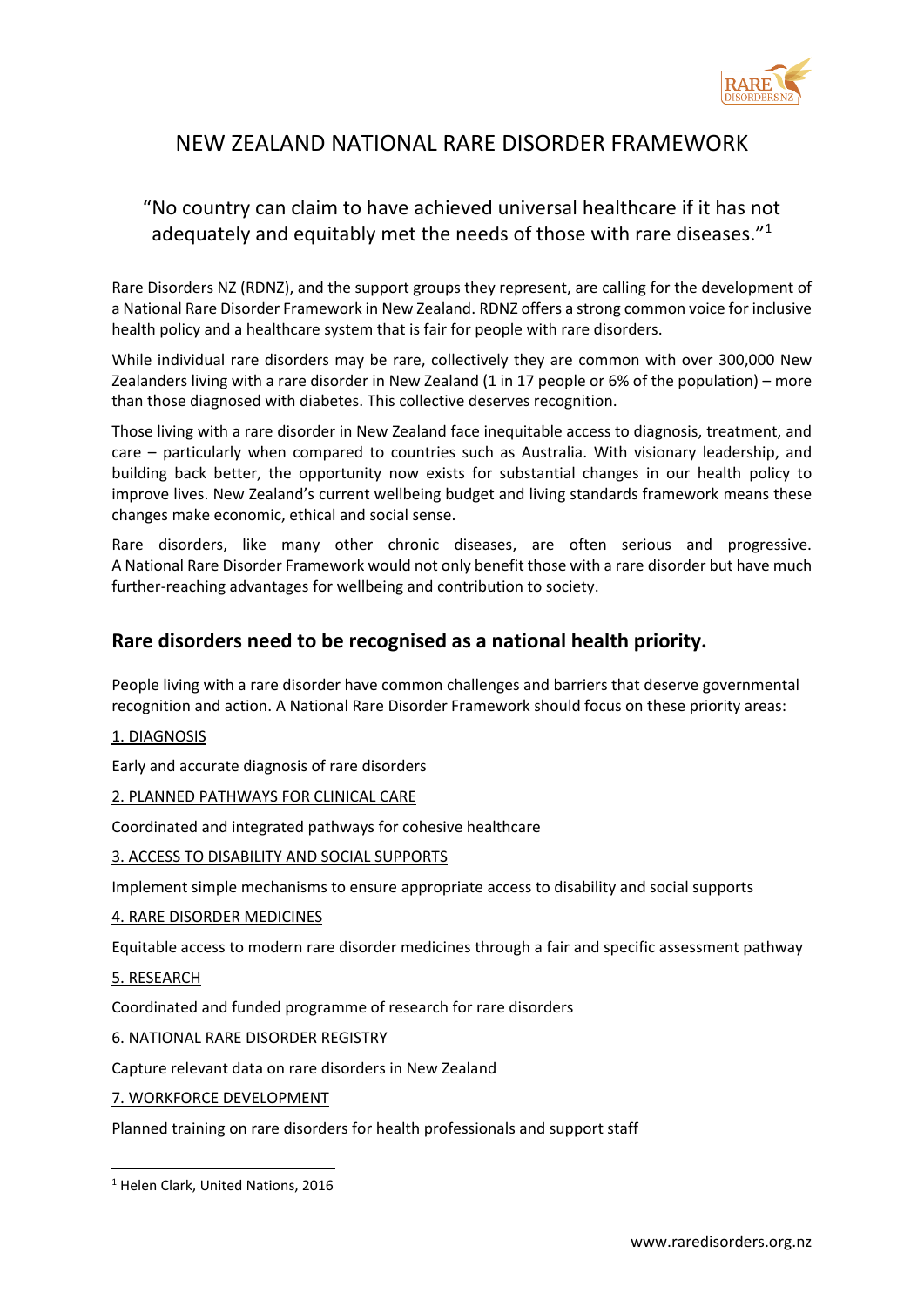

#### **ORGANISATION ENDORSEMENT OF THE CALL FOR A NATIONAL RARE DISORDER FRAMEWORK**

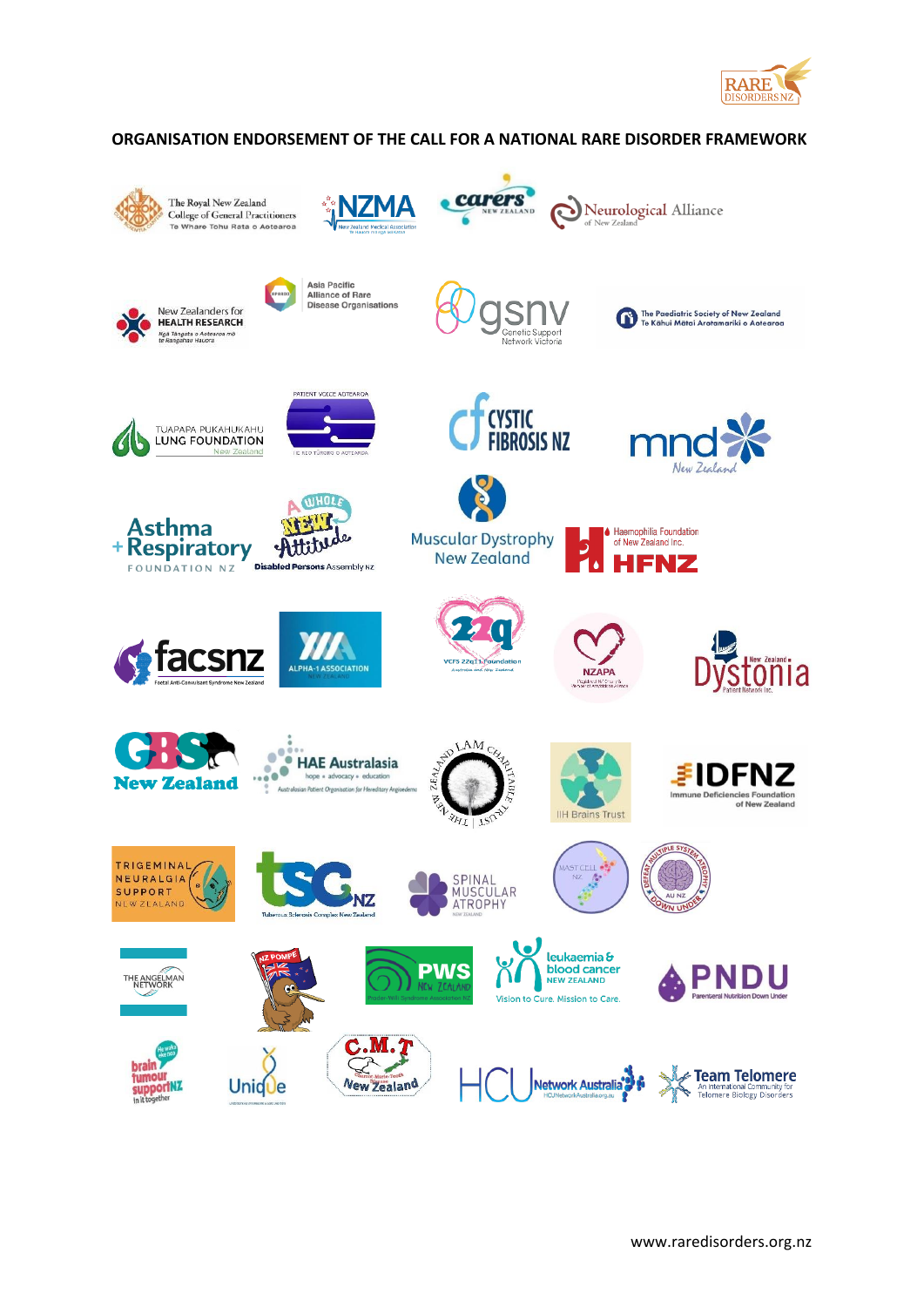